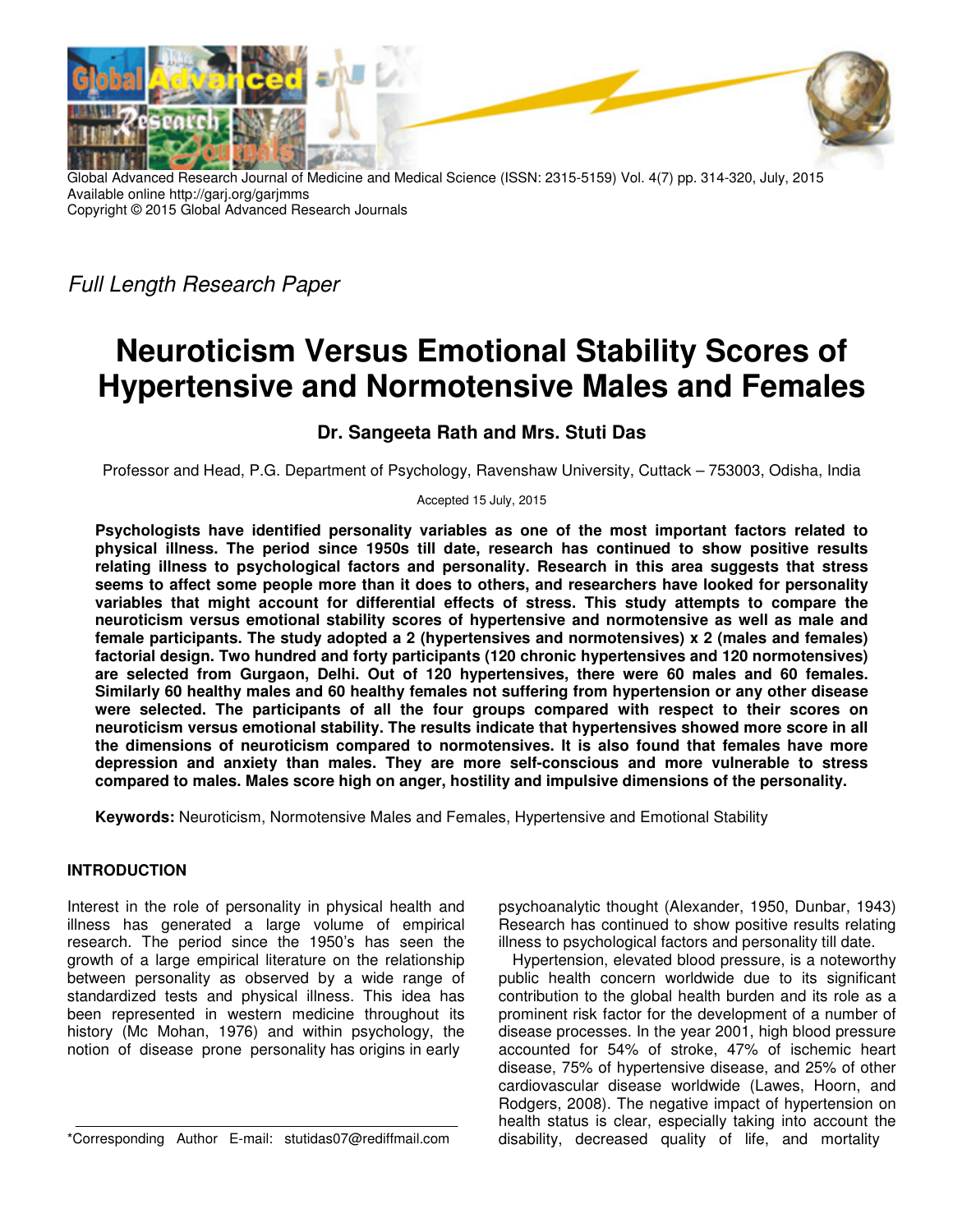associated with stroke and cardiovascular disease. In 2001, 7.6 million deaths (13.5% of all deaths) and 92 million disability (6% of total) were attributable to systolic blood pressure greater than 160 mmHg (Lawes et al., 2008).

In response to a recognized need and new evidencebased suggestions, the World Health Organization (WHO, 2003) realized a revision of its statement on the management of hypertension. The WHO estimated that the condition accounted for 4.5% of the global disease burden and attributed the increase in hypertension to the contributing factors and coexisting cardiovascular risk factors such as obesity, poor diet, lack of physical activity, and smoking. Given the large scale and modifiable nature of the problem, it certainly warrants the attention of the health care community.

Personality is the combination of emotional, attitudinal, and behavioral response pattern of an individual. It is the most commonly used term to describe and account for individual differences and behavioral characteristics in human beings. According to Allport (1962), personality is the dynamic organization within the individual of those psychophysical systems that determines his unique adjustment to the environment. According to Eysenck (1964), personality is more or less stable and enduring organization of a person's character, temperament, intellect and physique that determines his unique adjustment to the environment. Personality is shaped as a result of family influences, socio cultural factors, birth order, gender, education, early life experiences, environmental exposure and several other factors. While some of these factors give each individual his/her uniqueness and individuality, other factors are common and shared with other people. Specific personality make up determines individual's feelings, thinking, behavior, way of dealing with people and handling situations.

Psychologists have identified literally thousands of personality traits and dimensions that differentiate one person from another. But in recent years researchers have identified five fundamental traits that are especially relevant and are commonly known as the "big five" personality traits. Personality is described in terms of five broad traits, often labelled as neuroticism, extroversion, openness to experience, agreeableness and conscientiousness.(Costa and McCrae, 1992). Each of these personality traits are represented by six facets which covers wide range of relevant thoughts, feelings and action of people.

Neuroticism, along with other five factor model traits, appear in a number of theoretical and empirical accounts of major personality dimension during the course of twentieth century, though often under different labels, such as emotionality, emotional instability, low ego strength and low adjustment (John, 1990). As early as 1967 Eysenck viewed neuroticism as a biologically based dimension of temperament associated with structures of limbic system and activity of the autonomic nervous

system. The neurobiological basis of neuroticism continues to be a subject of investigation (Clark and Watson,1999). Murberg, Bru and Aarland (2001) reported that trait neuroticism is associated with enhanced mortality over a 2year period in a sample of congestive heart failure patients .

Neuroticism or negative affectivity reflects one's general approach to life and summarizes the tendencies of individuals (Denollet,1993). The personality dimension of neuroticism reflects the tendency to experience emotional distress and the inability to cope effectively with stress. Highly neurotic people are extremely tense, anxious, insecure, suspecting, jealous, emotionally unstable, hostile and vulnerable (Maddi, 1990). The polar opposite of neuroticism is emotional stability. Neuroticism is a dimension of personality which ranges from emotionally unstable to more stable. So it ranges from being nervous, anxious, high-strung, hypochondriac at one end and being poised, calm, composed and not hypochondriac at the other end. People with emotional stability are relatively calm and resilient and secure whereas people with neuroticism are more excitable, insecure, reactive and subject to extreme mood swings. Neuroticism includes six factors like anger hostility, anxiety, depression, self-consciousness, impulsiveness and vulnerability. Anger hostility refers to a broad personality attributes involving negative attitudes, easily aroused anger and aggressive behaviour. Depression includes sadness, loneliness tendency to experience feeling of guilt, despondency, negative cognition, anhedonia and vegetative somatic complains. Anxiety refers to a relatively stable tendency to experience tension, apprehension and worry. Self-consciousness includes shyness or social anxiety. Impulsiveness refers to the tendency to act on cravings and urges rather than reining them in and delaying gratification. Vulnerability refers to general susceptibility to stress. There is plenty of empirical findings relating neuroticism and each of the dimension of neuroticism with hypertension (Kidson, 1975). In many other studies, no significant difference in neuroticism was found between hypertensives and normotensives groups (Kohen et al., 1998). Regarding the association between neuroticism and hypertension results have been conflicting.

Although personality factors are insufficient for the development of hypertension, research continues to show that depression, anxiety and pathological anger increase the risk of hypertension. Generalized anger, pervasive fear, stress reactions are common amount people with hypertension. There is abandoned evidence that anger hostility may play a role in hypertension (Dimsdale et al., 1986; Sommers-Flanagan and Greenberg, 1989). Evidence relating anger to hypertension is now quite substantial. Most studies on Cardio Vascular Reaction have been studied in laboratories in which participants a presented with various situations intended to arouse anger and their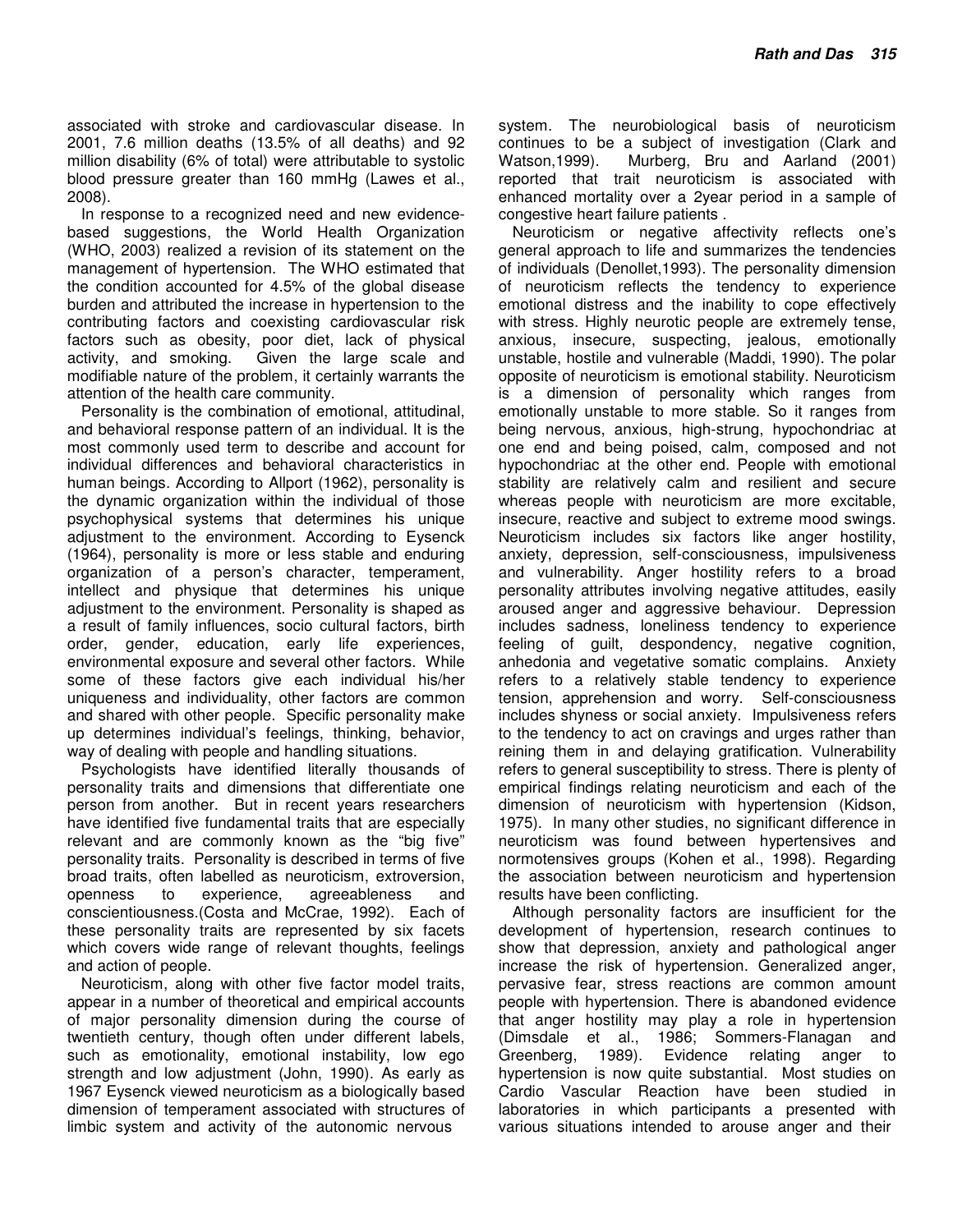physiological responses like blood pressure and heart rate are monitored. In one study using such a procedure (Suarez, Soab, Llabre, Kuhn,and Zimmermann, 2004), African American men showed a strong blood pressure response than did European American men and women from other ethnic group. This result suggests that the higher prevalence of hypertension among African American men may relate to this tendency to higher reactivity. The research suggests that provoked anger increases CVR in ways that may relate to hypertension in African American men. It is also possible that an increased activation of the nervous system in angry and stressed people causes greater catecholamine levels, such as adrenaline, to build up and drive up blood pressure. Originally suppressed hostility was thought to be associated with high blood pressure levels and hypertension, although evidence for this hypothesis has been mixed. More recently, researchers have suggested that expressed anger and the potential for hostility are associated with exaggerated blood pressure responses, especially under condition of stress or harassment. Ruminating on the source of one's anger, whether one suppresses or expresses it, is associated with elevated blood pressure (Everson, Goldberg, Kalpen, Julkunen and Salonen,1998; Hogan and Linden ,2004 ; Schun, Jorgensen, Verhaeghen, Sauro and Thilbodeau, 2003) . Hypertensives who are high in hostility can often drive away those who might be supportive. Recent research suggests that hostility may be associated with hypertension via its effect on interpersonal interaction , namely by increasing the number of conflict ridden or unpleasant interaction in daily life (Brondolo et al., 2003) .

Depression was long been implicated as a factor contributing to physical disease. There has been a sharp increase in attention to the possibility that depression plays an important role in the development and progression of hypertension and cardiovascular disorders (Barefoot and Schroll,1996; Frasure- Smith, Lesperance Talajic, 1995). Along with anger and depressions, anxiety has appeared in description of disease prone personality patterns written in both the prescientific and scientific eras. (Bahnson,1980). Life evidence suggests that negative emotions including depression and anxiety, is a prospective risk factors for hypertension (Jonas and Lando, 2000; Rutledge and Hogan, 2002; Scherrer et al., 2003).

The connection between personality and illness is not a one way street. Illness can affect ones personality too (Cohen and Rodriguez, 1995). Individuals who suffer from serious illness and disability often experience high levels of anxiety, depression, anger and hopelessness. The objective of the present study is to examine neuroticism versus emotional stability scores of hypertensive and normotensive males and females.

## **METHOD**

#### **Participants**

In the present study, two hundred and forty participants (120 with chronic hypertension and 120 without hypertension) were selected from Gurgaon, Delhi. Out of 120 hypertensives, 60 were males and 60 were females. Similarly in case of 120 normotensives, 60 males and 60 females were selected. This participants were absolutely healthy and not suffering from any other diseases. Hypertensives were suffering from hypertension for atleast 5 years or more. All the participants were educated and there minimum qualification was fixed at graduation. The age range of the participants varied from 30 to 45 years. All the participants had middle socio-economic status. All the participants were compared with respect to their scores on neuroticism versus emotional stability.

### **INSTRUMENT**

**Neo-personality inventory** Developed by McCrae and Costa (1991), this instrument measures 5 domains of personality namely, neuroticism, extroversion, openness to experience, agreeableness and conscientiousness. This is known as "Big Five" personality traits. The five domain scale contains thirty facets. Here we have used only the dimension of neuroticism. Neuroticism examines anxiety, anger hostility, depression, self consciousness, impulsiveness and vulnerability .

Participants are to evaluate each item by assigning them marks between 1 to 5. Here "Mark- 1" is to be assigned if the statement is definitely false or if the participant strongly disagrees. "Mark-2" is to be assigned if the statement is mostly false or the participants disagree. "Mark-3" is assigned if the statement is about equally true or false or if it is difficult to decide or the participant is neutral on the statement. "Mark-4" is to be assigned if the statement is mostly true and the participant agrees to it. "Mark-5" is to assigned if the statement is definitely true and the participant strongly agrees with it.

#### **Procedure**

The study involved a 2 (hypertensives versus normotensives) x 2 (males versus female) factorial design. The participants of all the four groups were compared with respect to their scores on neuroticism versus emotional stability dimension of the Neo-Personality Inventory.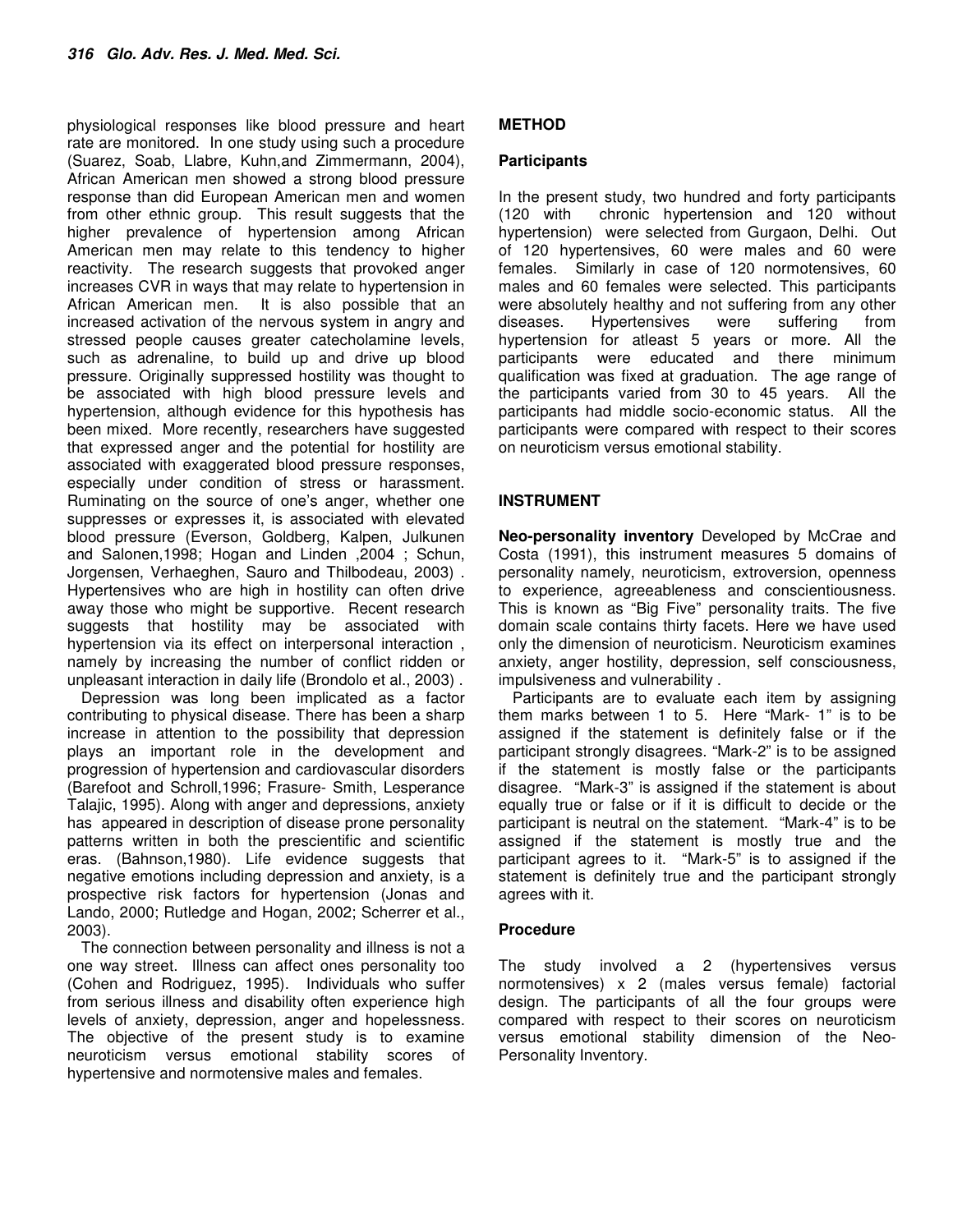| <b>Dimensions of Neuroticism</b> | <b>Sources</b>  | df  | F         |  |
|----------------------------------|-----------------|-----|-----------|--|
| Anxiety                          | <b>Status</b>   | 1   | 1514.37** |  |
|                                  | Gender          | 1   | 589.19**  |  |
|                                  | Status x Gender | 1   | .09       |  |
|                                  | Error           | 236 |           |  |
| <b>Anger hostility</b>           | <b>Status</b>   | 1   | 2120.08** |  |
|                                  | Gender          | 1   | 527.62**  |  |
|                                  | Status x Gender | 1   | .09       |  |
|                                  | Error           | 236 |           |  |
| <b>Depression</b>                | <b>Status</b>   | 1   | 2461.50** |  |
|                                  | Gender          | 1   | 641.50**  |  |
|                                  | Status x Gender | 1   | 1.81      |  |
|                                  | Error           | 236 |           |  |
| Self-consciousness               | <b>Status</b>   | 1   | 2201.45** |  |
|                                  | Gender          | 1   | 891.49**  |  |
|                                  | Status x Gender | 1   | 2.02      |  |
|                                  | Error           | 236 |           |  |
| <b>Impulsiveness</b>             | <b>Status</b>   | 1   | 1908.67** |  |
|                                  | Gender          | 1   | 785.33**  |  |
|                                  | Status x Gender | 1   | 2.81      |  |
|                                  | Error           | 236 |           |  |
| <b>Vulnerability</b>             | <b>Status</b>   | 1   | 1751.82** |  |
|                                  | Gender          | 1   | 714.28**  |  |
|                                  | Status x Gender | 1   | .38       |  |
|                                  | Error           | 236 |           |  |
| Overall                          | <b>Status</b>   | 1   |           |  |
|                                  | Gender          | 1   | 524.07**  |  |
|                                  | Status x Gender | 1   | 1.24      |  |
|                                  | Error           | 236 |           |  |

**Table 1.** Summary of the Analysis of Variances Performed on the Various Dimensions of Neuroticism Scores of Participants

Note: \*\* P<. 01

#### **RESULT**

The summery of the analysis of variances of hypertensives versus normotensives and males and females on the scores on neuroticism versus emotional stability are presented in Table 1.

The Analysis are Variances (ANOVA) performed on the various dimensions of neuroticism scores of participants measured by Neo Personality Inventory indicate significant main effect for status in case of anxiety, anger hostility, depression, self-consciousness , impulsiveness and vulnerability,  $\underline{F}$  (1,236) = 1514.37, P < .01,  $\underline{F}$ (1.236)  $= 2120.08$ , P < .01,  $\underline{F}(1.236) = 2461.50$ , P < .01,  $\underline{F}(1.236)$  $= 2201.45$ , P < .01,  $\underline{F}(1.236) = 1908.67$ , P < .01,  $\underline{F}(1.236) = 1908.67$  $(1.236) = 1751.82, P < 0.01$ , respectively (see Table 1). As shown by Table 2, hypertensives show more anxiety, anger hostility, depression, self-consciousness, impulsiveness and vulnerability than normotensives  $M =$ 29.63 and 16.29, M = 25.84 and 11.14, M = 27.35 and 11.66, M = 25.53 and 10.95, M = 29.45 and 14.25, M = 29.98 and 14.68 respectively. Analysis of variance

performed on various dimensions of neuroticism like anxiety, anger hostility, depression, self-consciousness, impulsiveness and vulnerability indicates significant effect for gender  $\underline{F}$  (1,236) = 589.19, P < .01,  $\underline{F}$ (1.236) = 527.62,  $P < 0.01$ ,  $F(1.236) = 641.50$ ,  $P < 0.01$ ,  $F(1.236) =$ 891.49, P < .01, F(1.236) = 785.33, P < .01, F(1.236) = 714.28,  $P < .01$ , respectively. It indicates that females show more anxiety, depression, self-consciousness and vulnerability than males, where as males exhibit more anger and impulsiveness than females.  $M = 27.12$  and 18.8,  $M = 23.51$  and 15.5,  $M = 22.87$  and 13.6,  $M =$ 27.22 and 17.44,  $M = 22.15$  and 14.82,  $M = 26.73$  and 16.97 respectively. On overall scores of neuroticism, Analysis of Variance shows a significant effect for status,  $F(1.236) = 6023.97$ , P < .01. The mean scores of overall neuroticism scores indicate that hypertensives are more neurotic than normotensives (M= 171.77 and 107.21 respectively). Analysis of Variance on overall scores of neuroticism also shows a significant effect for gender  $F(1.236)$  =524.07, P < .01. The mean scores of overall neuroticism scores indicates that females are more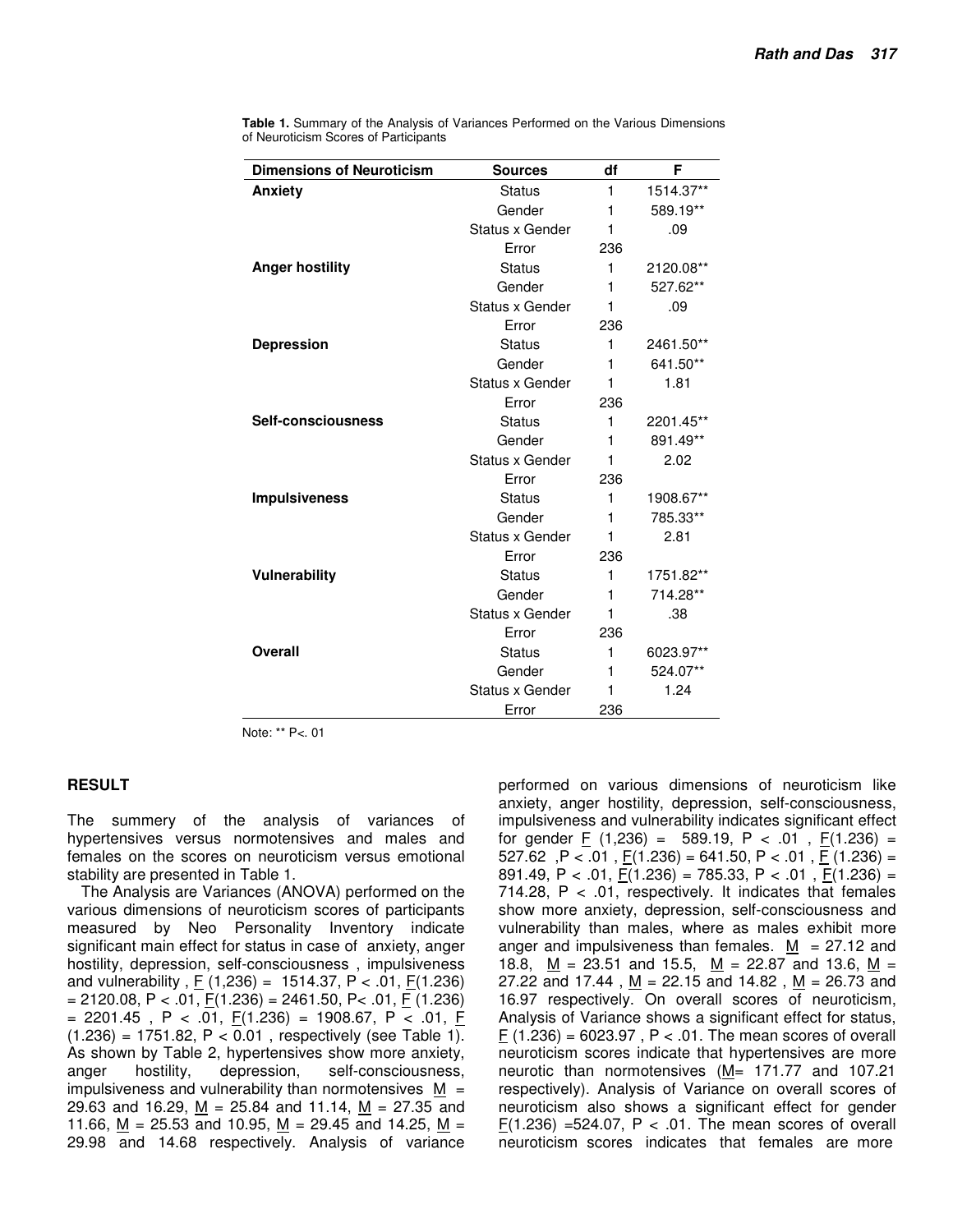| <b>Dimension of Neuroticism</b> | Groups       | <b>Males</b> |           | <b>Females</b> |      | <b>Combined</b> |
|---------------------------------|--------------|--------------|-----------|----------------|------|-----------------|
|                                 |              | M            | <b>SD</b> | M              | SD   | M               |
| Anxiety                         | Hypertensive | 25.42        | .34       | 33.83          | .34  | 29.63           |
|                                 | Normotensive | 12.18        | .34       | 20.40          | .34  | 16.29           |
|                                 | Combined     | 18.8         |           | 27.12          |      |                 |
| <b>Anger hostility</b>          | Hypertensive | 29.55        | 2.38      | 22.12          | 2.74 | 25.84           |
|                                 | Normotensive | 14.75        | 2.82      | 7.52           | 1.83 | 11.14           |
|                                 | Combined     | 22.15        |           | 14.82          |      |                 |
| <b>Depression</b>               | Hypertensive | 23.13        | .32       | 31.57          | .32  | 27.35           |
|                                 | Normotensive | 7.87         | .32       | 15.45          | .32  | 11.66           |
|                                 | Combined     | 15.5         |           | 23.51          |      |                 |
| <b>Self-Consciousness</b>       | Hypertensive | 20.67        | .31       | 30.38          | .31  | 25.53           |
|                                 | Normotensive | 6.53         | .31       | 15.37          | .31  | 10.95           |
|                                 | Combined     | 13.6         |           | 22.87          |      |                 |
| <b>Impulsiveness</b>            | Hypertensive | 34.03        | .35       | 24.87          | .35  | 29.45           |
|                                 | Normotensive | 19.42        | .35       | 9.08           | .35  | 14.25           |
|                                 | Combined     | 26.73        |           | 16.97          |      |                 |
| <b>Vulnerability</b>            | Hypertensive | 24.98        | .37       | 34.98          | .37  | 29.98           |
|                                 | Normotensive | 9.90         | .37       | 19.45          | .37  | 14.98           |
|                                 | Combined     | 17.44        |           | 27.22          |      |                 |
| Overall                         | Hypertensive | 161.78       | .83       | 181.75         | .83  | 171.77          |
|                                 | Normotensive | 98.15        | .83       | 116.27         | .83  | 107.21          |
|                                 | Combined     | 129.96       |           | 149.01         |      |                 |

**Table 2.** Summary of the Mean Ratings on The Various Dimensions of Neuroticism Scores of the Participants

neurotic than males ( $M$  = 149.01 and 129.96 respectively)

#### **DISCUSSION**

Neuroticism includes six dimensions of personality. They are anxiety, anger hostility, depression, selfconsciousness, impulsiveness and vulnerability. The results of the study show that hypertensives show more neurotic tendencies in all the dimensions of neuroticism than normotensives. Neurotic people show typical symptoms such as persistently depressed mood, social withdrawal from friends and family, sleep and appetite changes, decreased energy, excessive guilt, worthless etc. They are emotionally unstable, more excitable and insecure. There is abundant evidence that neurotic tendency increases the risk of hypertension (Cuelho et al., 1989).

In this study, hypertensives show more score on anger hostility than normotensives. The scientific investigation of hostility in relation to illness like hypertension and coronary heart disease received impetus from research implicating it as the chief health damaging component of the broad type A behavior pattern (Contrada et al., 1990). A meta–analysis conducted by Miller et al., (1996) indicates that hostility is associated with increased risk of hypertension and coronary heart disease. Research examining explanations for these associations has emphasized psychophysiological processes whereby hostility provokes heightened neuroendocrine, autonomic and cardiovascular responses to psychosocial stressors and challenges. However there is also plenty of evidence

to suggest that trait hostility may increase risk for hypertension and coronary disease and other physical disorders (Contrada, Leventhal and O'Leary, 1990; Contrada and Guyll, 2001).

In this study, hypertensives show more depression and anxiety than normotensives. High levels of anxiety are associated with an increased risk of sudden death. Empirical research examining health consequences of trait anxiety and anxiety disorders includes studies of cardiovascular conditions such as essential hypertension (Jonas, Franks and Ingran, 1997). It has been found after reviewing epidemiological studies among hypertensive patients, prevalence of major depression is three fold higher, in case of hypertensives compared to normal people. A numerous empirical studies also support the gradient between magnitude of depression and future hypertension. Meng, Chen, Yand, Zheng, Hui, (2012) conducted a study to assess whether depression increases the incidence hypertension. According to them, depression is probably an independent risk factor of hypertension and it is important to take depression into consideration during the process of prevention and treatment of hypertension.

Hypertensives are found to be more vulnerable to stress than normotensives. It may be a fact that factors that usually help people cope successfully with stressful events may not be so with hypertensives. For example, people who feel that they have control over stressful events usually show less sympathetic nervous system activity. This decrease does not appear to be true for people diagnosed with hypertension. Chronically hypertensive individuals appear to be more stress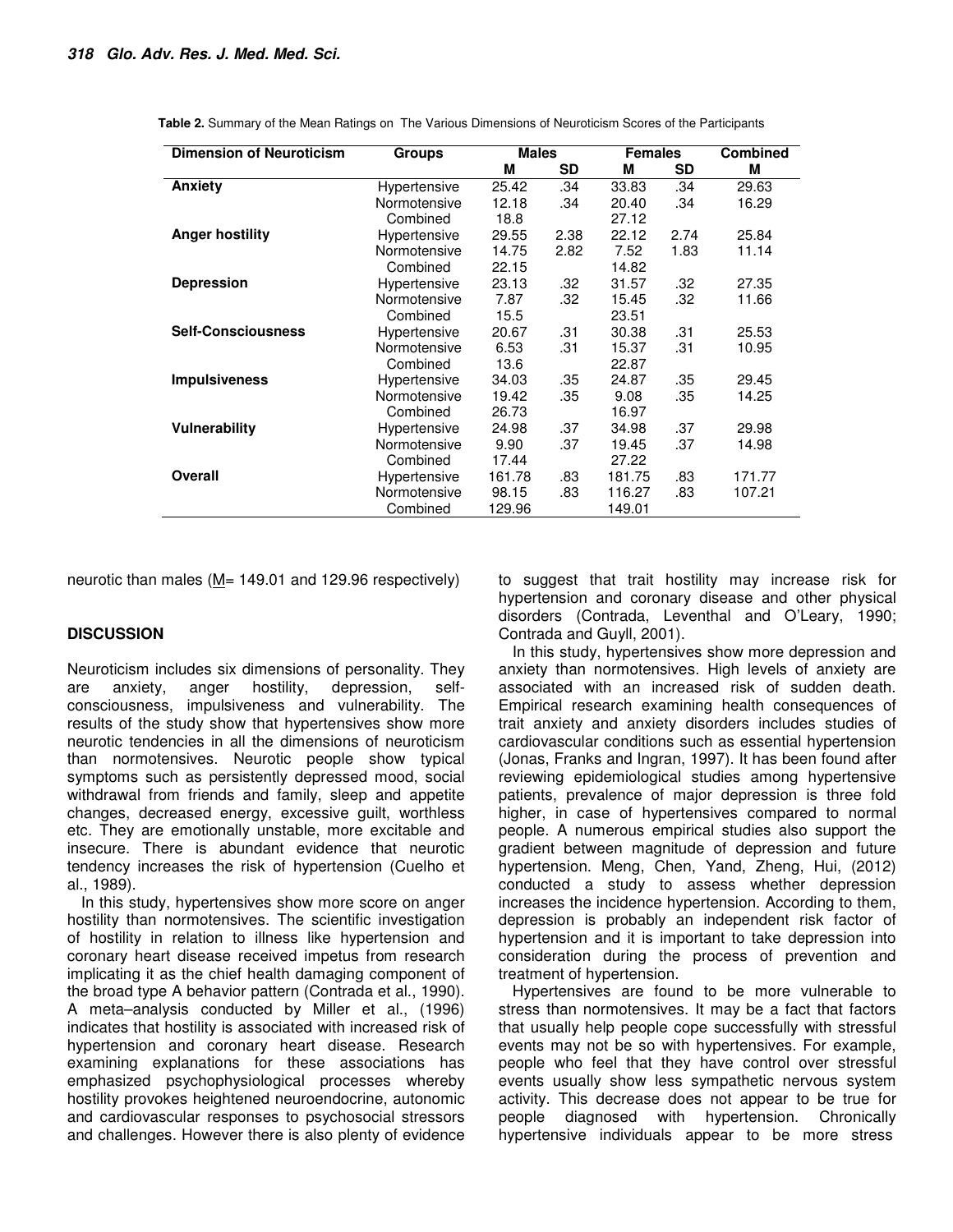sensitive (Fredriksson, Robson and Ljungdell, 1991)

It is found that females have more depression, anxiety than males. They are also more self conscious and vulnerable to stress than males. Males score higher on anger hostility and impulsive dimensions of neuroticism than females. There is a large and pervasive gender difference in depression, such as women suffer from more depression than men. Epidemiological studies have found the rate of depressive symptoms to be twice as high among women than men. (Culbertson, 1997; Nolen-Hoeksema, 1987). The gender difference in major depressive disorder is even higher, in order of four to one (Culbertson, 1997). Females are more vulnerable than males to depression related disorder and seasonal affective disorder (Lee and Chan,1998). This is a consistent gender difference found all over the world. There is a great deal of cross-cultural support for gender difference in depression (McGrath et al., 1990). This gender difference in depression emerges during adolescence and is fairly consistent across the life span. There are numerous theories on gender differences in depression capping biological, psychological and social factors. Hormonal changes have been associated with mood changes but it is difficult to say which hormone is protective or harmful at what time. Some evidence indicates genes are responsible for gender difference. Psychological theories of depression suggest that women are socialized in ways that lead them to perceive less control than men over their environment. Some empirical work suggests that higher prevalence of depression among females results from the limitation placed upon women (Silberstein and Perlick, 1995). Some theories focused on the maladaptive form of coping adopted by a women. Women are more likely than men to respond to stressful events by ruminating about them and rumination is linked to depression.

Self-consciousness or awareness of the self is typically considered a personality trait. Self-consciousness reflects attending to one's inner thought and feeling. Several studies have suggested that women focus more on their inner feelings then men do (All good-Merten et al., 1990). There is no evidence for a gender difference in overall stress exposure. But there is evidence that there is a gender difference in the kinds of stressors experienced. Women report stressful events to be more stressful than men. Turner and Avison (1989) stated the distinction nicely "women may care about more people or care more about the people they know or both". Studies have compared the differential exposure and differential vulnerability hypothesis, and they come in on the side of vulnerability hypothesis. They concluded that women are more vulnerable to stress. Studies show women are twice as prone to anxiety compared to men. In a review of nine studies, women reported more anxiety and depression following a heart attack compare to men (Brezinka and Kittel, 1995). In a study of patients, who had stents

implanted, women reported greater anxiety and sleep disturbances than men (Ladwiget et al., 2000).

In this study, it has been found that males score higher on anger hostility than females. In 1986, Eagly and Steffen conducted meta-analysis of studies that evaluated six differences in aggression among adults. They found average men displayed greater aggression than women. Ten years later, their findings were replicated by larger meta–analysis. Across 107 tests of gender differences, the meta-analysis revealed that men were more aggressive than women (Bettencourt and Miller, 1996). Studies on aggressiveness and anger show that men are more aggressive than women (Bettencourt and Miller, 1996 , Knight et al .,2002). Experimental studies, field researches and crime statistics all lead to the conclusion that men are more aggressive than women. Biological theories of aggression focuses on the role of genetics, testosterone, and evolutionary principles as the cause of aggression. Biological factors may predispose men to show aggression, they are likely to interact with social factors as society socializes men to be more aggressive.

#### **REFERENCES**

- Alexander F (1950). *Psychomatic medicine*. New York : Norton.
- Allgood-Merten B, Lewinsohn PM, Hops H (1990). Sex differences and adolescent depression. *J. Abnormal Psychol.* 99: 53-63*.*
- Allport GW (1962). *My encounter with personality theory*. Unpublished manuscript, recorder edited by W.G .T. Douglas, Boston University, School of Theology, October 29. Gordon W.Allport papers, Harvard University Archives, Cambridge, MA.
- Bahnson CB (1980). Stress and cancer: The state of the art (Part 1). *Psychosomatics.* 21: 975-981.
- Barefoot JC, Schroll M (1996). Symptoms of depression, acute myocardial infarction, and total mortality in a community sample. *Circulation.* 93: 1976-1980.
- Bettencourt BA, Miller N (1996). Gender differences in aggression as a function of provocation : A meta-analysis. *Psychological Bulletin*, 119: 422-447.
- Brezinka V, Kittel F (1995). Psychological factors of coronary heart disease in women: A review. *Soc. Sci. Med.* 42: 1351-1365.
- Brondolo E, Rieppi R, Erickson SA, Bagiella E, Shapiro PA, Mc Kinley P, Sloan RP, (2003a). Hostility, interpersonal interaction, and ambulatory blood pressure. *Psychosomatic Med.* 65: 1003-1011.
- Cohen S, Rodriguez MS (1995). Pathways linking affective disturbances and physical Disorders . *Health Psychol.* 14: 374-380.
- Clark LA, Watson D (1999). Temperament : A new paradigm for trait psychology. In L.A. Pervin and O.P John (eds.), Handbook of personality : *Theory and research (2nd Edn., pp.399-423)*. New York : Guilford.
- Contrada RJ, Cather C, O'Leary A (1999). Personality and health : Dispositions and processes in disease susceptibility and adaptation to illness. In L.A. Pervin and O.P. John (Eds.), *Handbook of Personality : Theory and research* (2<sup>nd</sup> edn., pp-576-604) New York: Guilford.
- Contrada RJ, Guyll M (2001). On who gets sick and why : The role of personality, stress, and disease. In A. Baum, T.A. Revenson and J.E. Singer(Eds.), *Handbook of Health Psychology* (pp.59-81). Hillsdale, NJ : Erlbaum.
- Contrada RJ, Leventhal H, O'Leary A (1990). Personality and health. In L.A. Pervin (Ed.), *Handbook of Personality : Theory and research*  (pp-638-669) New York: Guilford.